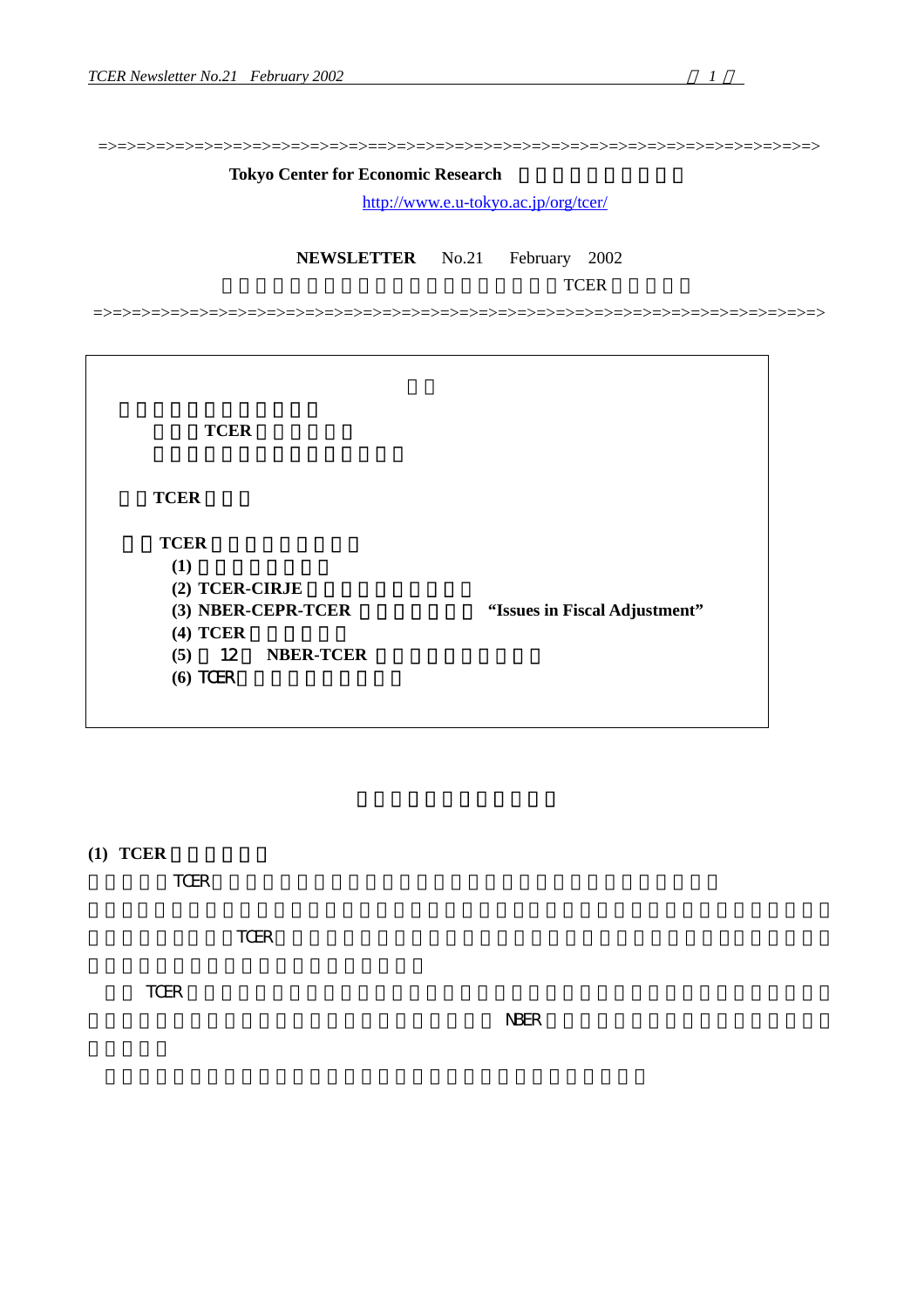**(2)** メーリングリストについて

**TCER** くちらん しょうしょうしょく エストを理解してきるようにしましたしました

TCER  $TCER$ 

[kkamiya@e.u-tokyo.ac.jp](mailto:kkamiya@e.u-tokyo.ac.jp) TCER <sub>and the</sub>

## 2**.TCER** 研究会

2001 TCER TCER

10 16 16

" Product Liability and Signaling in a Monopolistic Market" ; joint with Sumiko Takaoka, GS of Economics, Osaka University)

11 1 Been-Lon Chen (Academia Sinica, Taiwan and Tsukuba University)

"Agricultural Productivity, Government Expenditure and Economic Growth" (joint with Jingjun Chang, Council of Economic Planning and Development)

11 15 Masanao Aoki (UCLA/CIRJE) Evens "
("unpredictables")

 $11 \t27$ 

"Contracts and Endogenous Inequality" (joint with Koichi Futagami, Osaka University)

12 12 John E. McLaren University of Virginia

"Globalization and Insecurity" (joint with Andrew Newman, University College, London)

2 19 Andy McLennan Department of Economics, University of Minnesota "Strategic Candidacy for Multivalued Voting Procedures" (joint with Hulya Eraslan)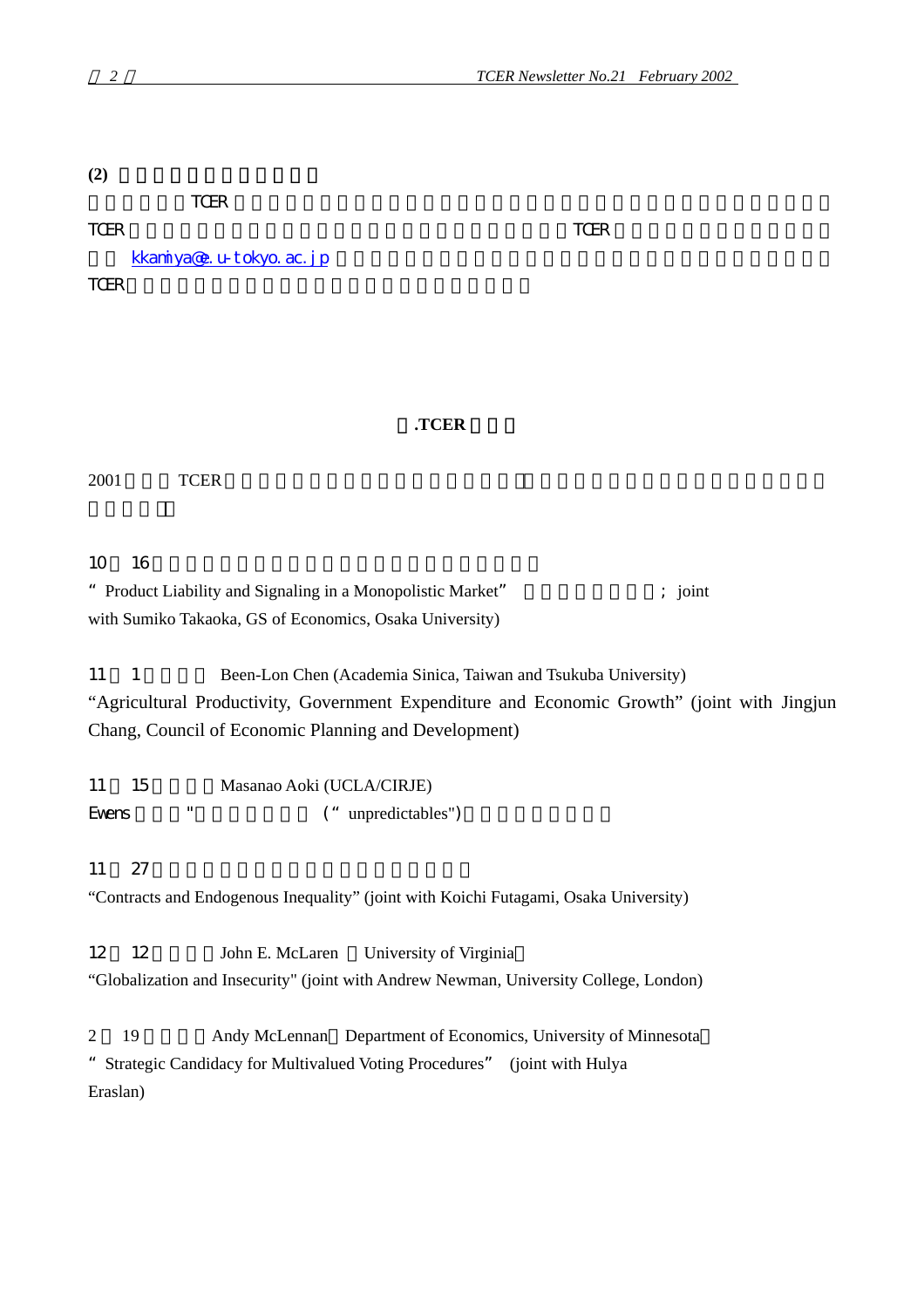### 3 TCER



<http://faculty.washington.edu/karyiu/confer/TOK01/index.htm>

7 17

9:45 – 10:00 am Welcome Session Kar-yiu Wong, University of Washington Shin-ichi Fukuda, University of Tokyo

10:00 – 11:30 am Session I: Features of the Crisis

*Chair*: Kar-yiu Wong, University of Washington

Anil Deolalikar, University of Washington, "What Really Happens to Wage Rates During Financial Crises? The Case of Thailand" (with Jere R. Behrman, University of Pennsylvania, and Pranee Tinakorn, Thailand Deveolpment Research Institute Foundation)

*Discussant*: Akira Kohsaka, Osaka University

Fukunari Kimura, Keio University, "Why Did the Crisis Accelerate Liberalization?: Consequences of Hosting FDI by the ASEAN Member Countries"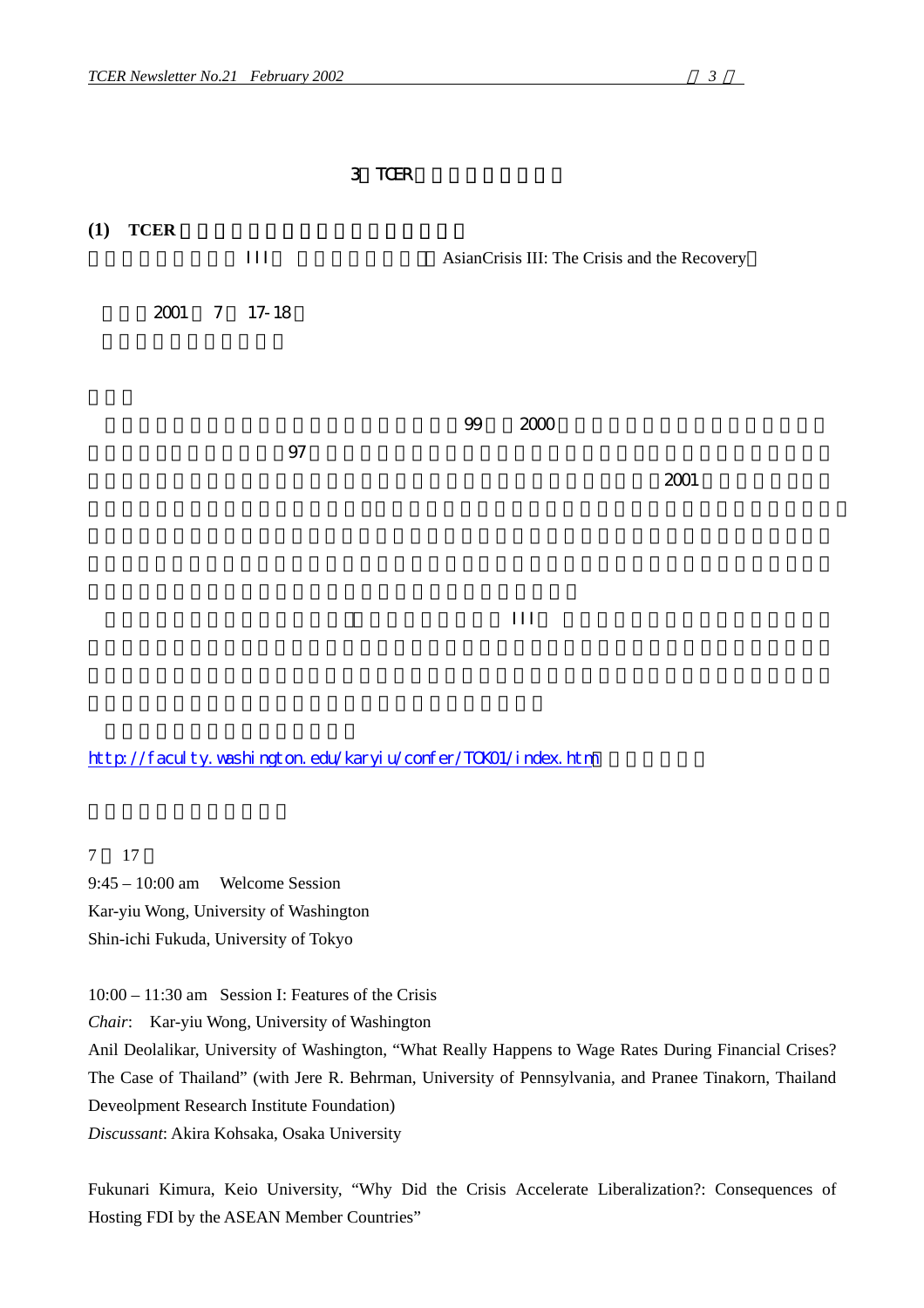*Discussant*: Henry Wan, Cornell University

Xiang Lin, Sodertorn U College, and Dieter M. Urban, Universita' Bocconni, "Financial Crises in an Economy with High Savings" (with Pehr-Johan Norback, Research Institute of Industrial Economics) *Discussant*: Robert Dekle, University of Southern California

11:45 – 12:15 pm *Chair:* Shin-ichi Fukuda, University of Tokyo Takatoshi Ito, Hitotsubashi University and NBER, "Regional Cooperation in Asia: Recent Developments"

1:30 – 3:00 pm Session II: Cross-Country Studies *Chair:* Takatoshi Ito, Hitotsubashi University and NBER Shumpei Takemori and Kenji Wada, Keio University "Will Japan Lag Behind Korea? A Theoretical and Empirical Analysis of A Transition to New Economy" *Discussant:* Tokuo Iwaisako, Hitotsubashi University

Fred Y. K. Kwan, City University of Hong Kong, "Is the Asian Crisis Anticipatory? Evidence from Indonesia, Malaysia, South Korea, and Thailand" (with Ka-fu Wong, Chinese University of Hong Kong) *Discussant:* Yuri Sasaki, Meijigakuin University

Taimur Baig, International Monetary Fund, "Characterizing Post-crisis Exchange Rate Regimes in East Asian Economies"

*Discussant*: David G. Dickinson, University of Birmingham

3:15 – 3:45 pm *Chair:* Tatsuyashi Miyakoshi, Niigata University Henry Wan, Cornell University, "The Three Faces of The 1997 Crisis: The Lessons to Learn" (with Jakrapong Uchupalanun, Thailand Development Research Institute)

3:50 – 5:20 pm Session III: Macroeconomic Shocks and Monetary Systems *Chair:* Juro Teranishi, Hitotsubashi University Marcus Miller, University of Warwick, "Bankruptcy Protection against Macroeconomic Shocks: The Case for a 'Super Chapter 11'" (with Joseph Stiglitz, World Bank) *Discussant*: Makoto Yano, Keio University

Eiji Ogawa, Hitoshubashi University, "The US Dollar in the International Monetary System after the Asian Crisis"

*Discussant*: Marie-Aimée Tourres, Institute of Strategic and International Studies (ISIS-Malaysia)

Yong Cao, Nanyang Technological University, "The Impact of the Mean Change and Volatility of Exchange Rate on the Investment in the Open Economy with Dominating FDI: Its implication to the Asian Financial Crisis"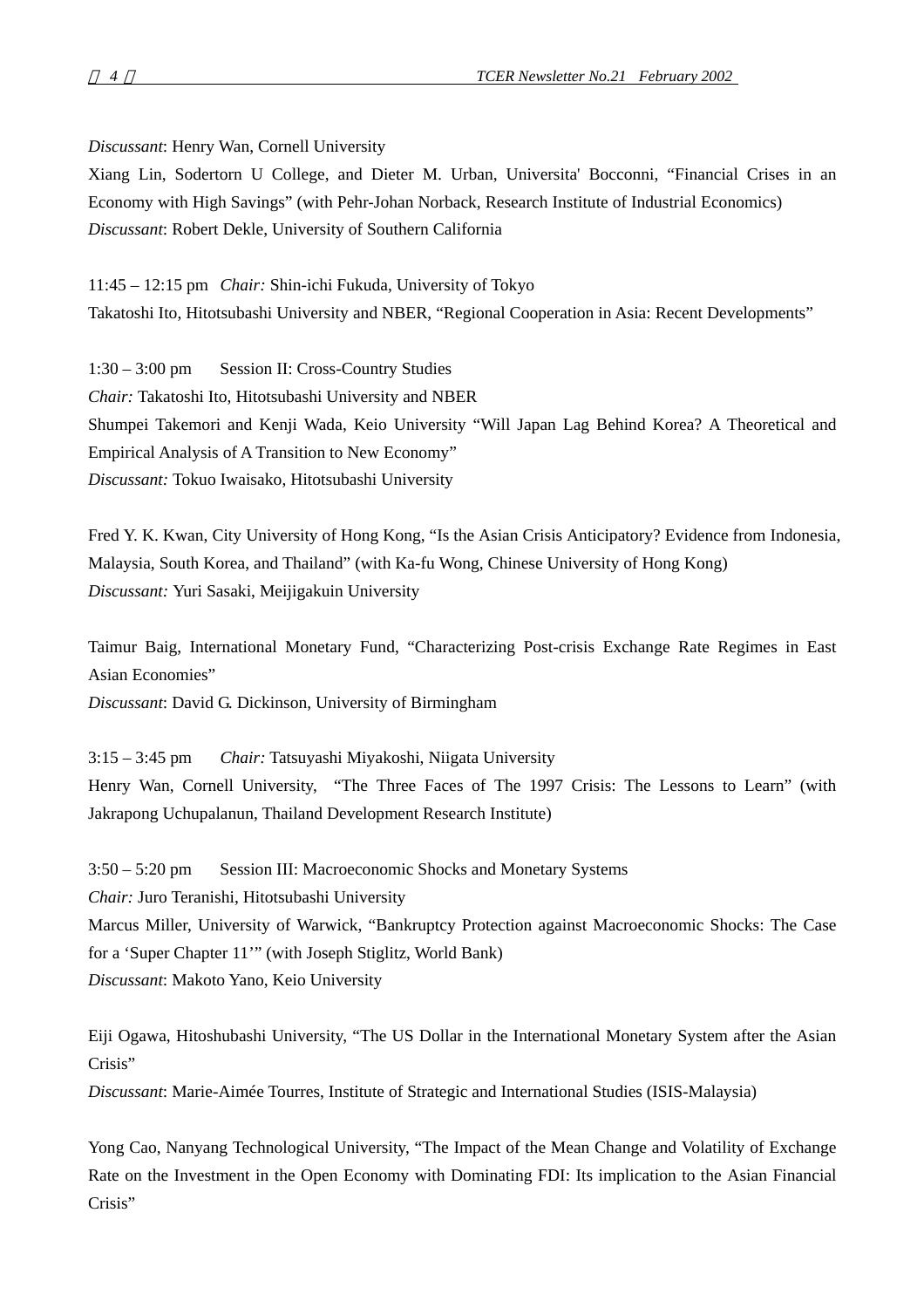*Discussant:* Hiroshi Fujiki, Bank of Japan

## 7 月 18 日

9:45 – 11:15 am Session V: Recovery of the Asian Economies and Bank Regulations *Chair*: Koichi Hamada, Cabinet Office Robert Dekle, University of Southern California, "Domestic Bank Regulation and Financial Crises: Theory and Empirical Evidence from East Asia" (with Kenneth Kletzer, University of California, Santa Cruz) *Discussant*: Hiroshi Shibuya, Otaru University of Commerce

Nan-kuang Chen, National Taiwan University, "Collateral Damage and Economic Recovery" (with Charles Leung, Chinese University of Hong Kong) *Discussant*: Kazuo Yokokawa, Tohoku University

Sweta Saxena, Pittsburgh University, "Did Output Recover from the Asian Crisis?" (with Valerie Cerra, International Monetary Fund) *Discussant:* Munehisa Kasuya, Bank of Japan

11:30 – 12:00 pm *Chair:* Richard Anton Braun, University of Tokyo Lawrence Lau, Stanford University, "Lessons from the East Asian Currency Crisis and Recovery"

1:15 – 2:45 pm Session VI: Policy Analysis and Recommendations *Chair:* Masahiro Kawai, University of Tokyo Naoyuki Yoshino, Keio University, "Optimal Exchange rate System---Its Theoretical and Empirical Investigation" (with S. Kaji and Suzuki) *Discussant*: Hideki Izawa, Kobe University

Juntip Boonprakaikawe and S. Ghosal, University of Warwick, "Bank Runs and Noisy Signals" *Discussant*: Kerk Phillips, Brigham Young University

Sayuri Shirai, Keio University, "Designing a Financial Market Structure in a Post-Crisis Asia" (with Masaru Yoshitomi, ADB Institute) *Discussant*: Jeff Chien-fu Lin, National Taiwan University

3:00 – 4:30 pm Session VII: Further Analysis of the Financial Markets *Chair:* Naoyuki Yoshino, Keio University Masahiro Kawai, University of Tokyo, "Determinants of International Commercial Bank Loans to Developing Countries" (with Li-Gang Liu, ADB Institute) *Discussant:* Kunio Saito, International Monetary Fund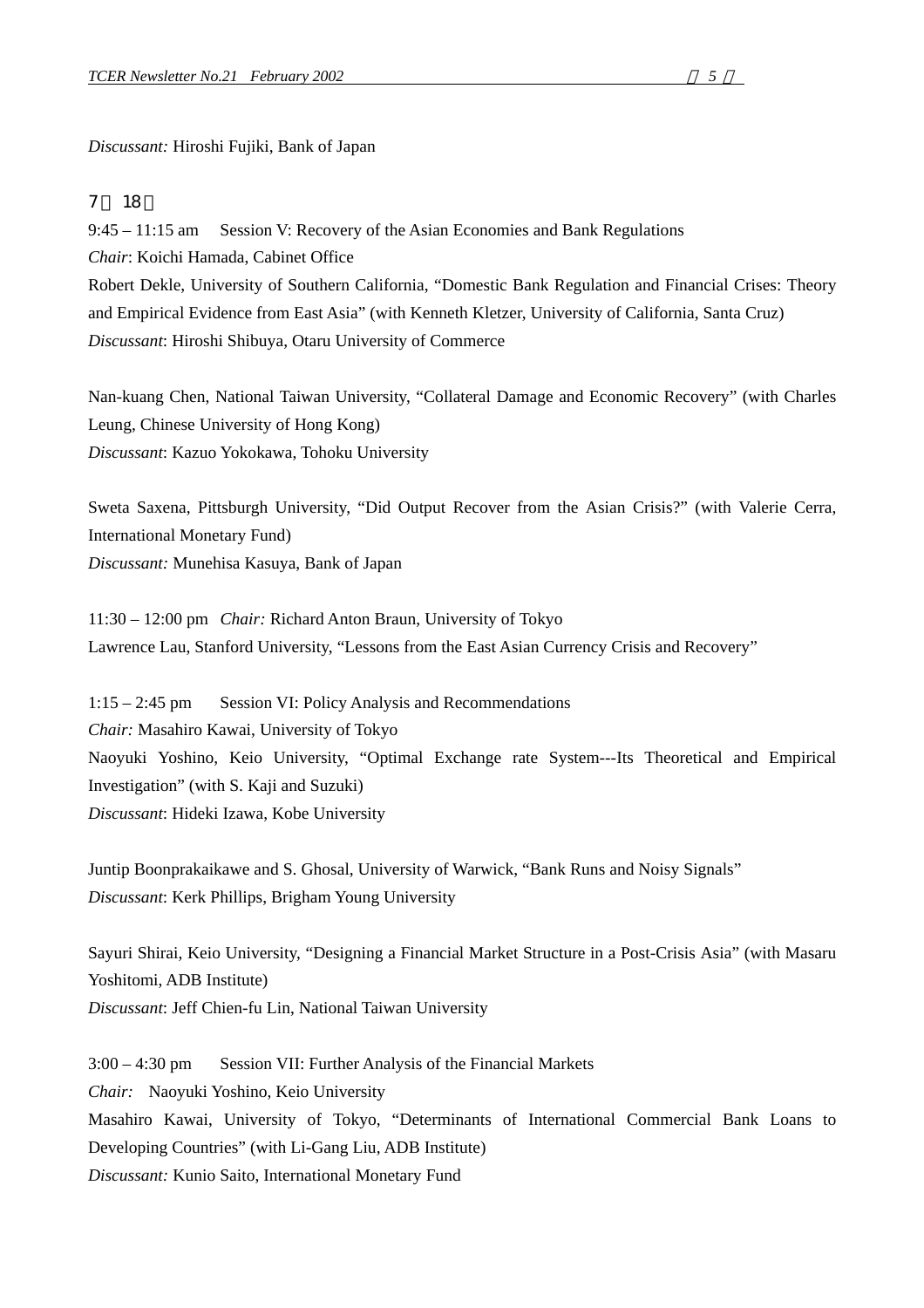Idanna Kaplan-Appio, Federal Reserve Board of New York, "Estimating the Value of Implicit Government Guarantees to Asian Banks"

*Discussant:* Dieter M. Urban, Universita' Bocconni

Etsuro Shioji, Yokohama National University, "Welfare Implications of the 1995-1998 Yen Depreciation on Asia"

*Discussant*: Sven Arndt, Claremont McKenna College

## (2) **TCER-CIRJE**

TCER 1999

2001 9 29

|  | ~~ |
|--|----|

 $($ 

| $\mathbf{1}$           | TCER/CIRJE<br>$: 2001 \t9 \t29 \t() 10 \t00 \t5 \t45$<br>4 2 |                |    | <b>CSIPP</b> |  |  |
|------------------------|--------------------------------------------------------------|----------------|----|--------------|--|--|
| $\bullet$<br>$\bullet$ |                                                              | $\ddot{\cdot}$ | 25 | 20 25        |  |  |
| $(1)$ 10 00 11:15      |                                                              |                |    |              |  |  |

 $\vdots$   $\vdots$   $\vdots$   $\vdots$   $\vdots$   $\vdots$   $\vdots$   $\vdots$   $\vdots$   $\vdots$   $\vdots$   $\vdots$   $\vdots$   $\vdots$   $\vdots$   $\vdots$   $\vdots$   $\vdots$   $\vdots$   $\vdots$   $\vdots$   $\vdots$   $\vdots$   $\vdots$   $\vdots$   $\vdots$   $\vdots$   $\vdots$   $\vdots$   $\vdots$   $\vdots$   $\vdots$   $\vdots$   $\vdots$   $\vdots$   $\vdots$   $\vdots$ 

(2) 11:15-12:30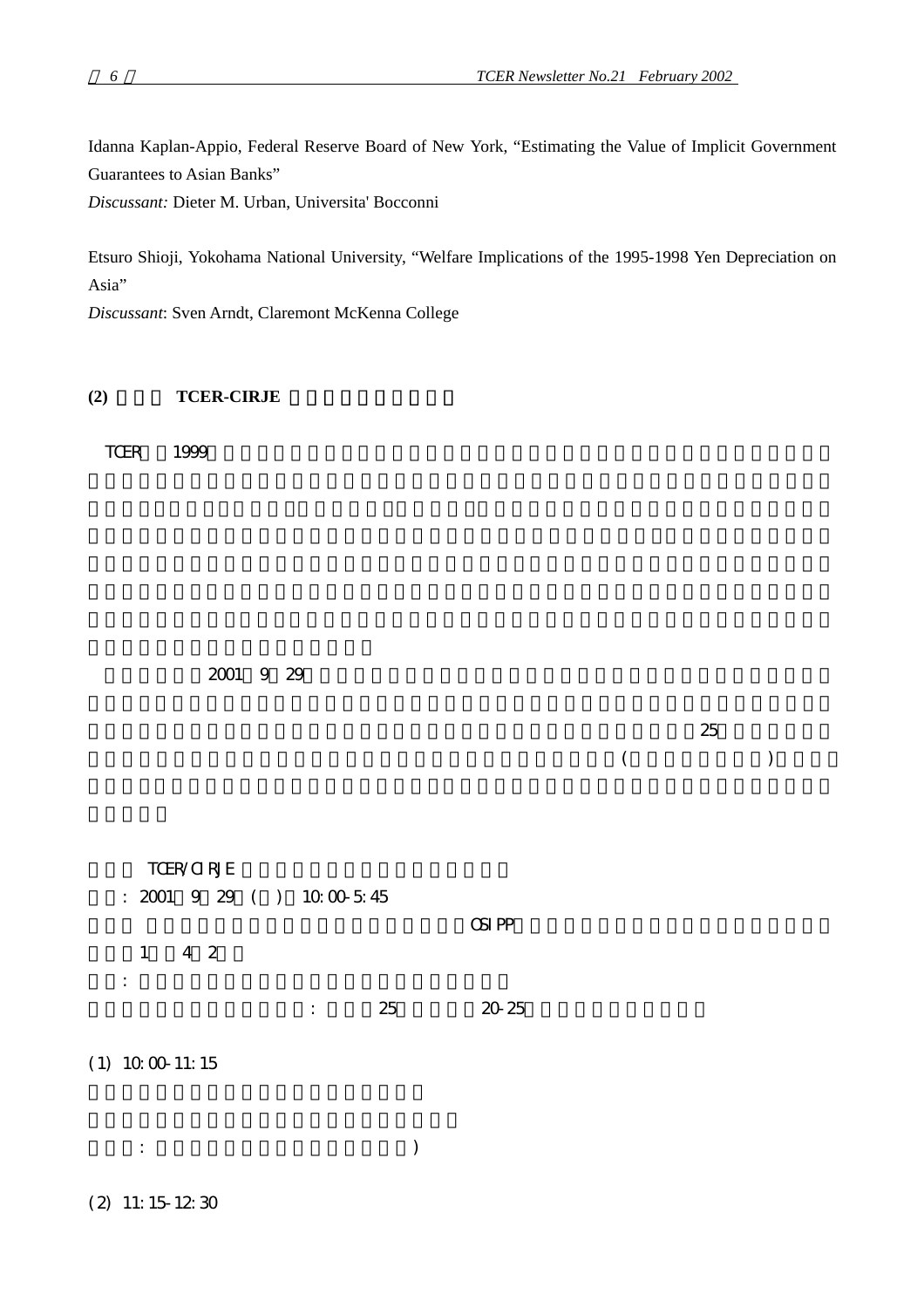$\vdots$  (expecting  $\vdots$  )

(3) 1:45-3:00

 $\vdots$  (

(4) 3:15-4:30

Is There a Stable Money Demand Function Under the Low Interest Rate Policy? A Panel Data Analysis Hiroshi Fujiki (Institute for Monetary and Economic Studies, Bank of Japan), Cheng Hsiao (University of Southern California), and Yan Shen (University of Southern California)

: Colin McKenzie

(5) 4:30-5:45

 $($  $\vdots$  (and  $\vdots$  )

Charles Yuji Horioka

Colin McKenzie

Heather Montgomery

25

## **(3) 14th ANNUAL NBER-CEPR-TCER CONFERENCE "Issues in Fiscal Adjustment"**

| TCER | <b>NBER</b> | <b>CEPR</b> | 14 | <b>TRIO</b> |  |
|------|-------------|-------------|----|-------------|--|
|      |             | $($ )       |    |             |  |
|      |             |             |    |             |  |
| (1)  |             |             |    |             |  |
|      |             |             |    |             |  |
| (2)  |             |             |    |             |  |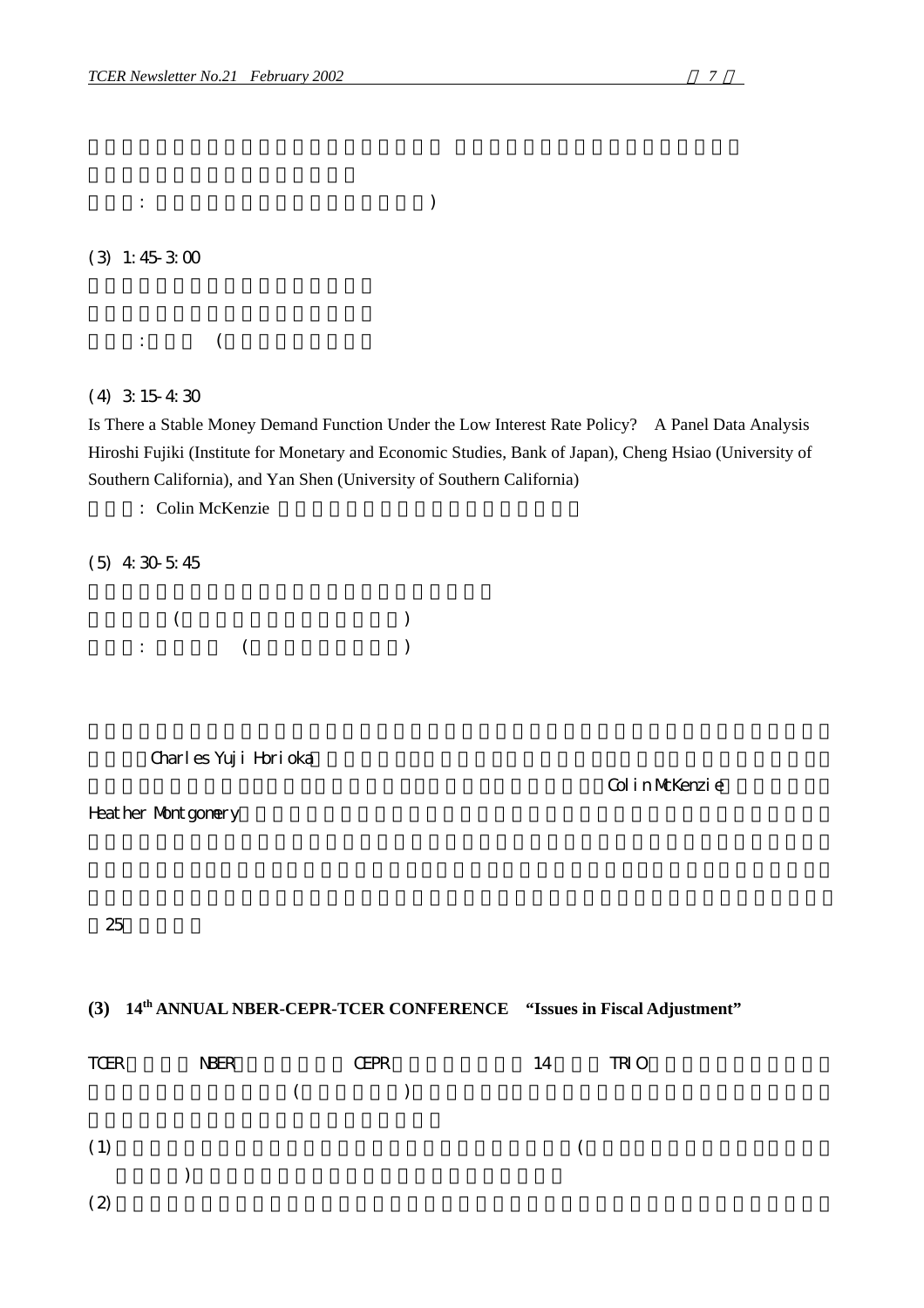$(3)$ 

#### **TCER** TCER

<http://www.e.u-tokyo.ac.jp/org/tcer/images/trio-1.jpg> <http://www.e.u-tokyo.ac.jp/org/tcer/images/trio-2.jpg> <http://www.e.u-tokyo.ac.jp/org/tcer/images/trio-3.jpg> <http://www.e.u-tokyo.ac.jp/org/tcer/images/trio-4.jpg>

Takeo Hoshi, Toshihiro Ihori, and Sadao Nagaoka, Organizers

International House of Japan, Tokyo, Japan December 13 and 14, 2001

#### **THURSDAY, DECEMBER 13:**

 **9:20 AM** Welcome, Organizers

**9:30 AM** CATHERINE BRUNO, IDEI FRANCK PORTIER, University of Toulouse, GREMAQ, IDEI, and CEPR *Tax Pot Episodes in OECD Countries: Where, When, and to What End?*

Discussants: TAKATOSHI ITO, Hitotsubashi University, NBER, and TCER KENT SMETTERS, University of Pennsylvania and the U.S. Treasury

**11:00 AM** SANTANU CHATTERJEE, University of Georgia STEPHEN TURNOVSKY, University of Washington *Spending the US Government Surplus: A Numerical Analysis of the Policy Options*

> Discussants: TOSHIHIRO IHORI, University of Tokyo SHIN'ICHI FUKUDA, University of Tokyo

 **1:30 PM** ALBRECHT RITSCHL, Humboldt Universitat zu Berlin and CEPR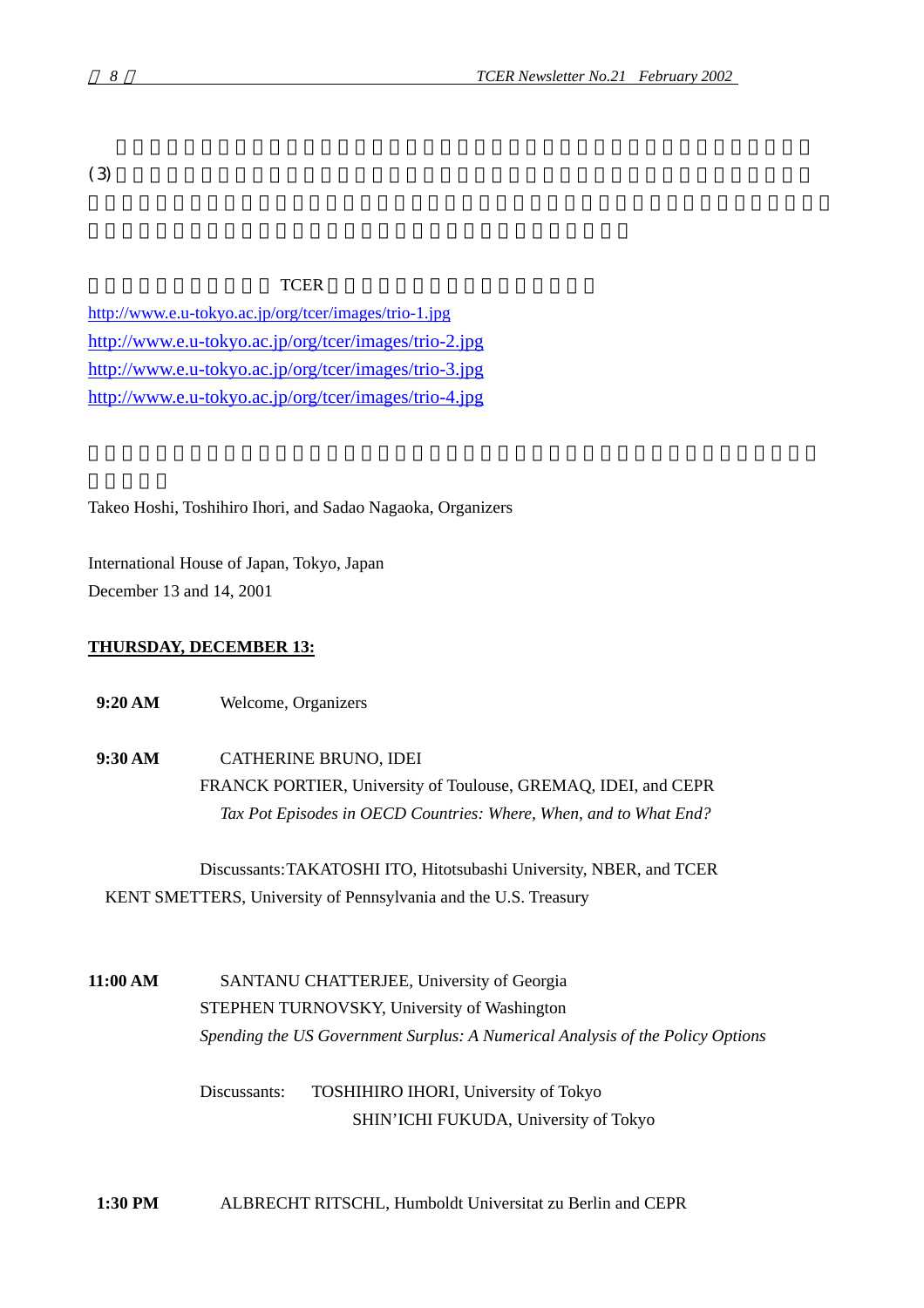*Deficit Spending in the Nazi Recovery, 1933-1938: A Critical Reassessment* 

Discussants: TETSUJI OKAZAKI, University of Tokyo SADAO NAGAOKA, Hitotsubashi University

**3:00 PM** RYUTA RAY KATO, Shiga University *Government Deficits, Public Investment and Public Capital in Aging Japan*

> Discussants: MAKOTO SAITO, Hitotsubashi University TAKEO HOSHI, University of California, San Diego

**4:30 PM** KENNETH KUTTNER, Federal Reserve Bank of New York ADAM POSEN, Institute of International Economics *Getting Off (Too) Easy: Japanese Fiscal Policy and Savers' Lack of Response* 

> Discussants: TSUTOMU WATANABE, Hitotsubashi University NAOYUKI YOSHINO, Keio University

#### **FRIDAY, DECEMBER 14:**

 **9:30 AM** JÜRGEN VON HAGEN, Universitat Bonn and CEPR ANDREW HUGHES HALLETT ROLF STRAUCH *Budgetary Consolidation in Europe*

> Discussants: SAHOKO KAJI, Keio University ADAM POSEN, Institute of International Economics

**11:00 AM** TOSHIHIRO IHORI, University of Tokyo TAKERO DOI, Keio University *Fiscal Reconstruction and Local Interest Groups in Japan* 

> Discussants: KENT SMETTERS, University of Pennsylvania and the U.S. Treasury HIDEKI KONISHI, Gakushuin University

**12:00 AM** YASUSHI IWAMOTO, Kyoto University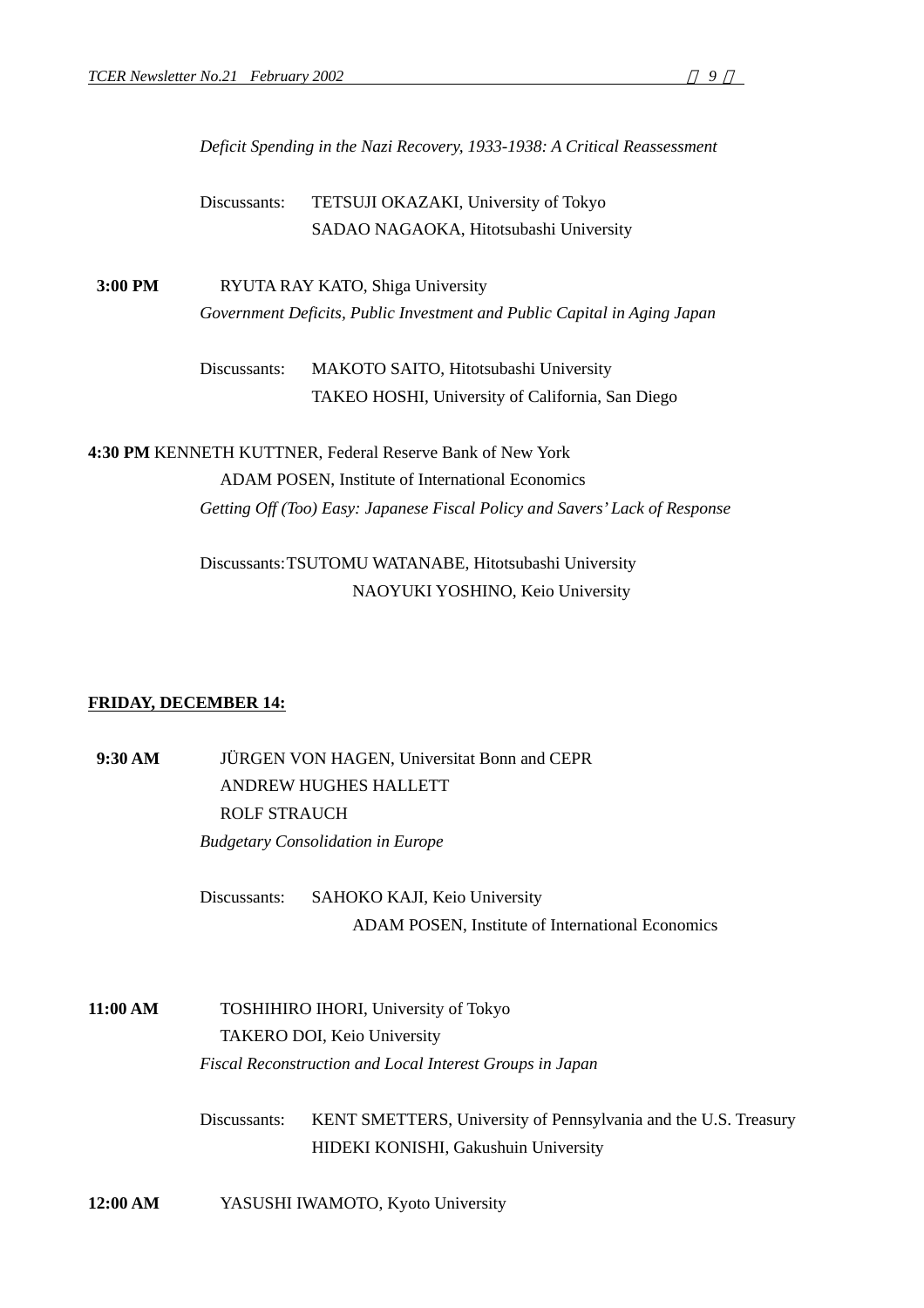|                            | Discussants:                                         | MITSUHIRO FUKAO, Keio University<br>JENNY CORBETT, Oxford University |                    |                        |                                               |  |
|----------------------------|------------------------------------------------------|----------------------------------------------------------------------|--------------------|------------------------|-----------------------------------------------|--|
| (4) <b>TCER</b>            |                                                      |                                                                      |                    |                        |                                               |  |
| $2001\,$<br>2<br>(5)<br>12 | 2001<br>57<br>$28\quad 3\quad 1$<br><b>NBER-TOER</b> | - 6                                                                  |                    | $($ $)$<br>$\mathbf 5$ | $\boldsymbol{2}$<br>$\ensuremath{\mathsf{3}}$ |  |
| TCER                       |                                                      | $\,6\,$<br>$N\,E$                                                    | 28 30<br><b>WO</b> |                        |                                               |  |
| $(6)$ TCER                 | $\ensuremath{\mathsf{TCER}}$                         |                                                                      |                    |                        |                                               |  |

*The Fiscal Investment and Loan Program in Transition* 

 $\mathsf{web}$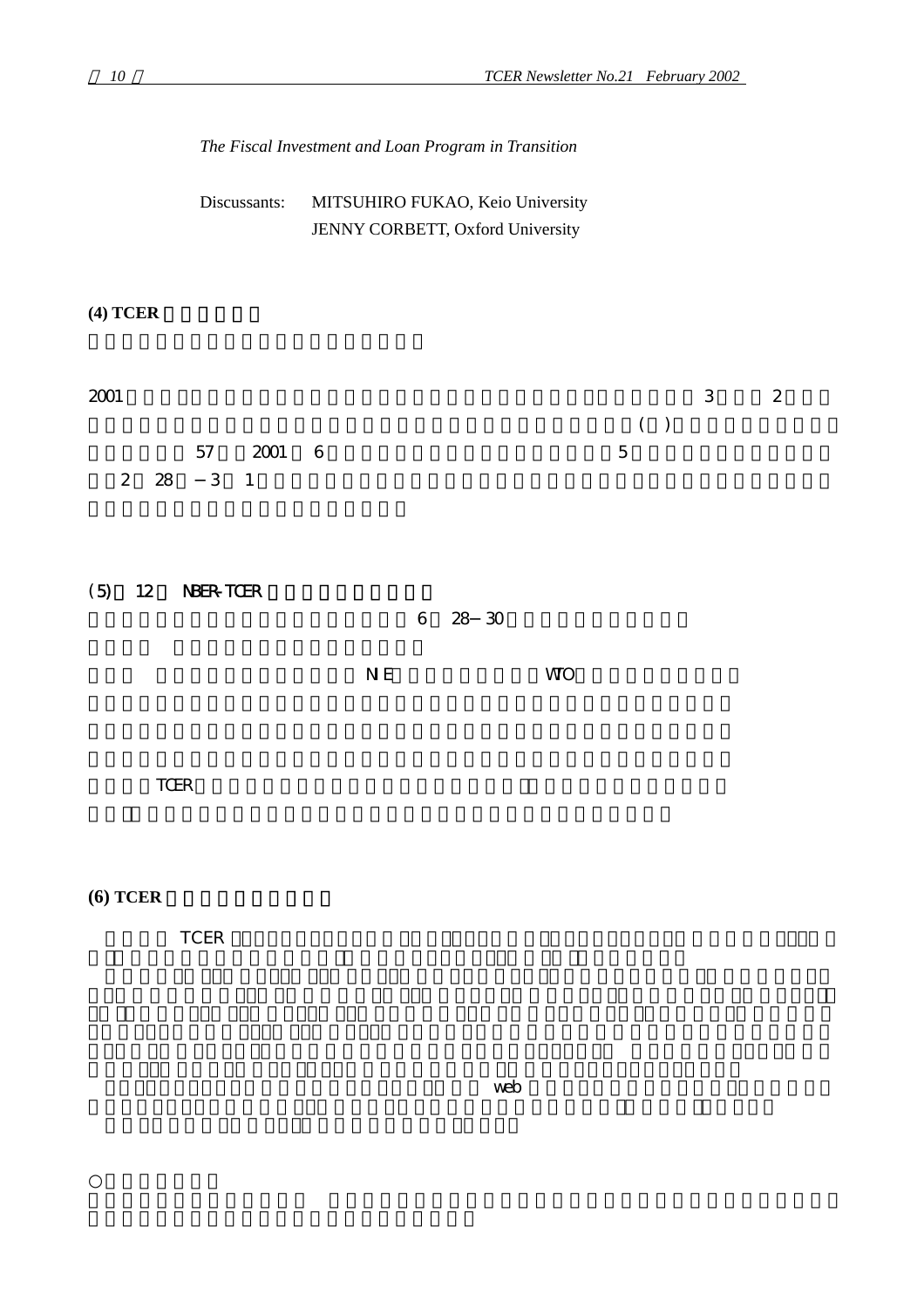"Preliminary Results for Cooperative Extensions of the Bayesian Game"

 $A$ 

"The Self-Supporting Coalitional Equilibria and Cores in a Public Goods Economy"

"Nash Implementation of the Proportional Solution without Skill Information"

"Social Choice with Dichotomic Preference Restriction"

"Conditional Knowledge and Backward Induction"

"Bounded Interpersonal Inferences and Decision Making"

"Folk Theorem for Infinitely Repeated Games Played by Organizations with Short-lived Members"

"Re-examination of Wage, Employment, and Hours Adjustments: What is crucial for Differences in the Adjustments?"

"Multi-object Auctions with Necessary Bundles"

"On the Implementability Condition in Agency Models"

#### $\overline{B}$

"Intergenerational Utility Aggregation"

"Evolution of Cooperation in Social Dilemma - Dynamical Systems Game Approach - "

#### Jeffrey J. Kline

"Minimum memory for equivalence between ex ante optimality and time-consistency"